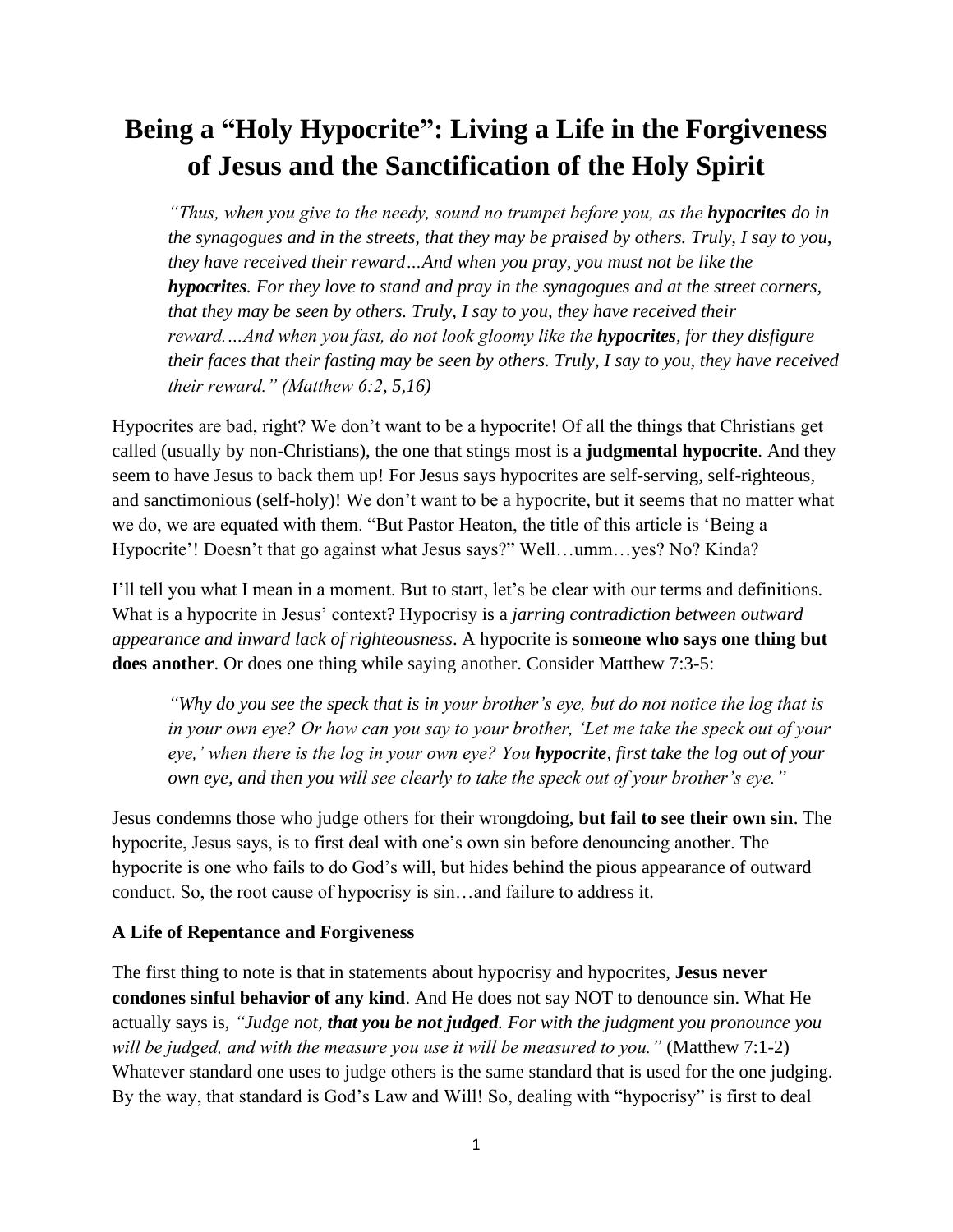with one's own sin. *For there is no distinction: for all have sinned and fall short of the glory of God…*so says St. Paul. Fall short is a bit bland—it's more like **to completely lack something due to one's fault or failure**. So, we are all sinners, through and through. No one is exempt. No one achieves righteousness or holiness on own's one. So, what is a sinful person to do?

Run to the cross and receive the forgiveness of Jesus. The next part of Paul's verse in Romans 3: …*and are justified by his grace as a gift, through the redemption that is in Christ Jesus, whom God put forward as a propitiation by his blood, to be received by faith*. We are put in right standing with God through the redemptive work of Jesus. Jesus is the one whose blood covers every sin; there is only one source of forgiveness and redemption. We receive this as a gift— God's unmerited favor given to us. We don't earn it or buy it. We just receive. And while this forgiveness is achieved through the one-time act of Jesus on the cross, we need to hear the word of forgiveness again and again. Because we continue to "*daily sin much and indeed deserve nothing but punishment."*<sup>1</sup> So, we are to be repentant of our own sin. **This means that we are aware of it, we are sorry for it, and we own it**. But that is half of it. We also **trust in the word of forgiveness that Jesus gives**, that it does what it says it will do—absolve us from guilt and allow us to live in the mercy of  $God.<sup>2</sup>$ 

Practically speaking, this forgiveness given is *that which is heard*. It is spoken by another. It is spoken by the pastor, both publicly and privately, in worship and private confession. It is delivered in the Supper, but again spoken in the words, "Given and shed for you." The *for you* is the chief thing in the Sacrament, for it is forgiveness.<sup>3</sup> Forgiveness is also given *by the saints to the saints*. While we are sinners, we are also saints—declared holy ones by Jesus through the Spirit. So, in the priesthood of all believers,  $4$  we do the work of absolution by declaring forgiveness to one another. This forgiveness of Jesus is heard in the life of worship, in the life of faith, in the life of Body of Christ.

## **Calling Sin a Sin with Boldness and Clarity**

So, in the forgiveness of Jesus, standing justified with the Father by the blood of Jesus, **we then can boldly call anything contrary to the will of God what it is—sin**. When non-Christians, or nominal Christians<sup>5</sup> are quick to call us hypocrites, they are usually defending wicked behavior of some sort. Let me try to explain the "logic". Person A tells Person B that they have sinned. Person B calls Person A a "hypocrite", indicating that Person A has done just as many sinful things as Person B. Person A therefore, has no right to judge Person B because they are just as big a sinner. Person B might even bring up the aforementioned words of Jesus to support their

<sup>&</sup>lt;sup>1</sup> *Luther's Small Catechism*, The Lord's Prayer, Explanation to the Fifth Petition.

<sup>2</sup> Repentance is **both** contrition for sin and faith in the promise of forgiveness.

<sup>3</sup> *Luther's Large Catechism*, The Sacrament of the Altar, paragraph 21-22.

 $4$  1 Peter 2:9-10

<sup>&</sup>lt;sup>5</sup> I use this term not as an insult. I know nothing about where anyone stands with the Lord. I can only observe what people say and do. There are people, however, who claim to be Christian, but want nothing to do with Jesus. In other words, they are Christian *in name only*.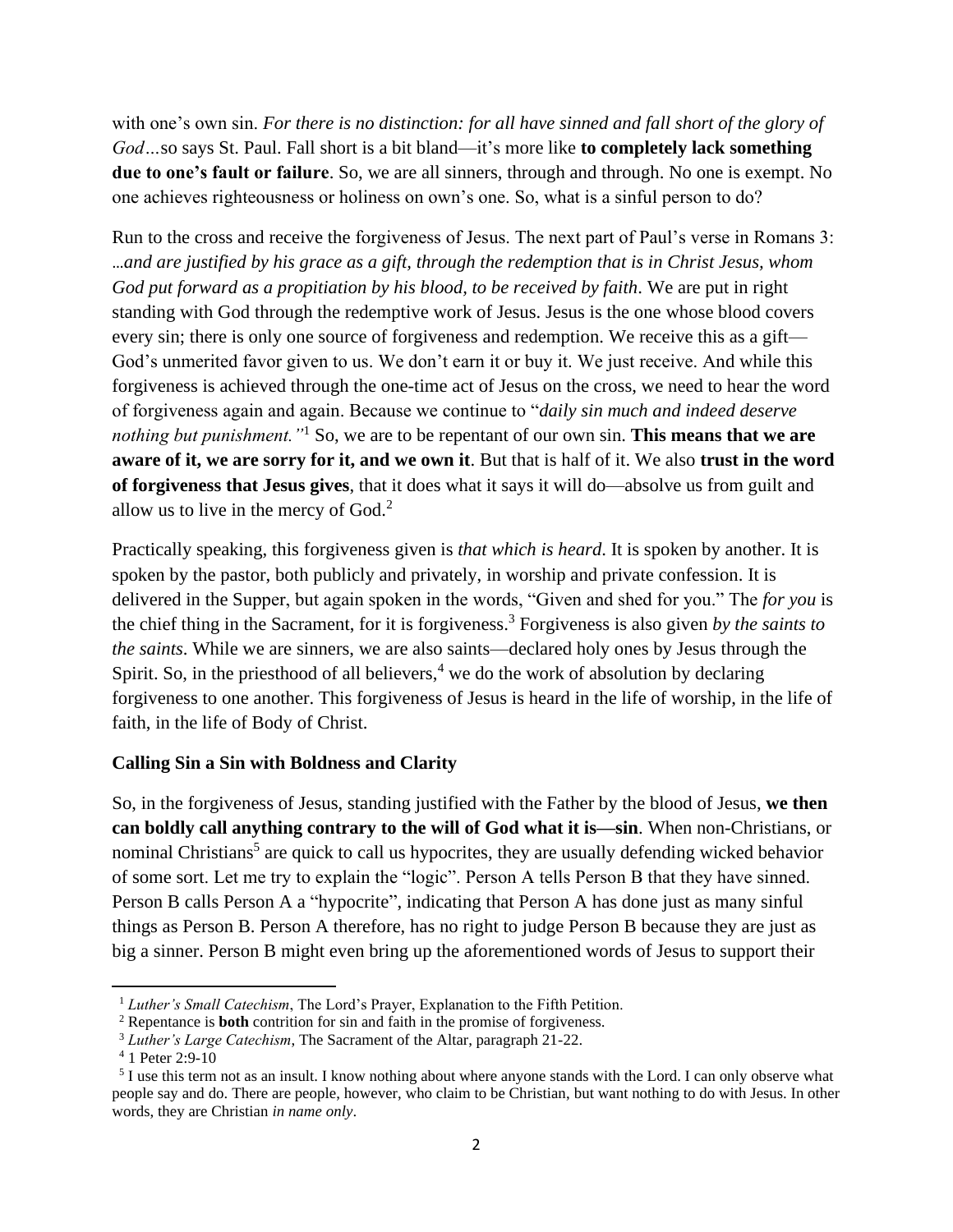own condemnation of hypocrisy.<sup>6</sup> Person A cowers and slinks away, having been called a hypocrite by Person B. And the sin that was addressed is left to fester and grow.<sup>7</sup>

Folks, calling sin a sin is not "being judgmental". **Calling sin a sin is what the Body of Christ is supposed to do**. Living in the mercy of God, we are to condemn sinful behavior in our own lives, in the lives of our families, in the lives (gasp!) of our neighbors, and even in the lives of our community and government. And if you think I'm "being judgmental" THEN READ THE BIBLE!!! Listen to Jesus. Listen to Paul. But we are called to be holy ones that we might remove sin from our midst and deal with it in the plain light of day. Especially in the Church. 1 Corinthians 5:9-13:

*I wrote to you in my letter not to associate with sexually immoral people—not at all meaning the sexually immoral of this world, or the greedy and swindlers, or idolaters, since then you would need to go out of the world. But now I am writing to you not to associate with anyone who bears the name of brother if he is guilty of sexual immorality or greed, or is an idolater, reviler, drunkard, or swindler—not even to eat with such a one. For what have I to do with judging outsiders? Is it not those inside the church whom you are to judge? God judges those outside. "Purge the evil person from among you."*

Paul here rhetorically is dealing with those "inside the Church". The goal of condemnation, though, is not to go on a power trip, or to be sanctimonious, but the goal is always REPENTANCE. To turn from sin and turn back to Jesus. This gets messy, and it's hard, and uncomfortable, but we are *called to belong to Jesus Christ<sup>8</sup>* and *called to be saints*. <sup>9</sup> So, when we see sin in our lives and practiced in our midst, we are to condemn it. Now, HOW we go about doing this is another whole conversation...(we are to speak the truth in love), <sup>10</sup> but the purpose of this article is to talk about *being a holy hypocrite*. What do I mean by this?

### **The Woman and the Son**

One of the most common ways people talk about their life of faith is in *not wanting to be a hypocrite*. This is especially true with parents and grandparents. Christians (because of the reasons listed above) don't want to be accused of being a hypocrite, or even feel like one. To be called a hypocrite often stops people from *doing their duties in their given vocations*. The best way to unpack this is through the following scenario:

While in high school and during college, a certain woman lived a licentious lifestyle. She engaged in sexual immorality, in drunkenness and in co-habitation.<sup>11</sup> Since that time, she

<sup>&</sup>lt;sup>6</sup> It's amazing the bible scholarship on display in these conversations!

 $^7$  This is in part where we have lost the cultural battle on issues like homosexuality, pornography, co-habitation, and a whole host of issues. We never get past the "hypocrisy" charge in the public square.

<sup>8</sup> Romans 1:6.

<sup>9</sup> Romans 1:7.

<sup>&</sup>lt;sup>10</sup> Passive-aggressively posting something on Facebook is not the answer!

<sup>&</sup>lt;sup>11</sup> This used to be called "living in sin". Today it seems to be a "useful accommodation"!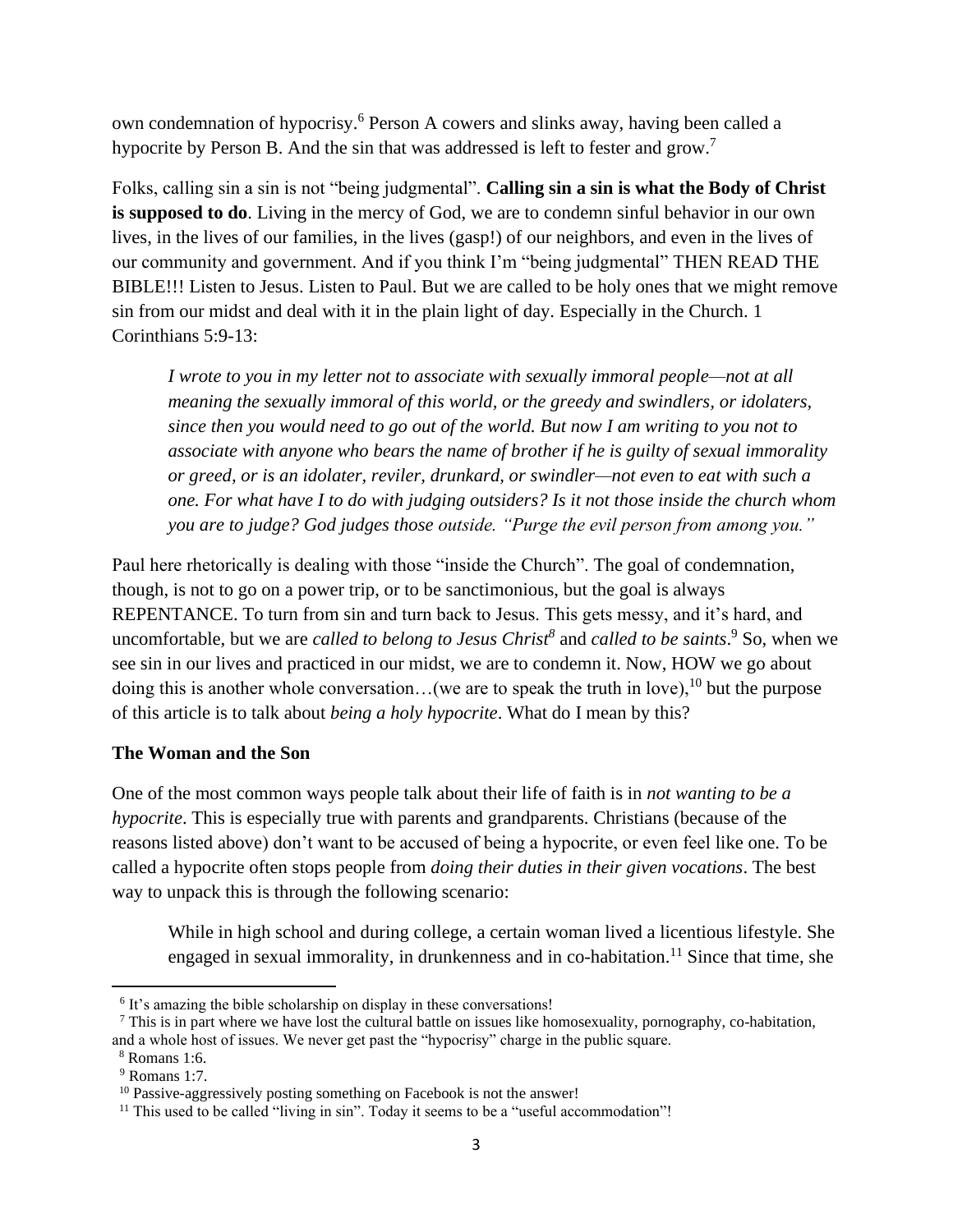became more regular in her worship habits, she was mentored by other Christian women, and *she repented of her past sins*. She even confessed them privately to her pastor and received absolution for those things that deeply troubled her heart. She changed her life, all in the name of Jesus and by the power of the Holy Spirit. This woman eventually met a man, got married and raised a family in the faith as best they could.

That woman's son has now gone off to college. During this time, he has fallen in with "a crowd" and began to drink to excess and have casual sexual relationships with several girls. While the woman doesn't know "the details", she knows enough. She's lived the life, and she knows the signs. She has tried talking with him about this, but she is largely ignored. Her son is now living with a girl. She knows nothing about her. He has hidden this from his mother, but again, a mother knows. Besides, she knows lying when she sees it! She wants to confront her son. He clearly is living against God's express and explicit will. He has stopped attending worship, and doesn't come around his parents very often.

One of the problems the woman has is *tremendous guilt*. She feels like she is a hypocrite, because when she was his age, *she did the very same things*. How can she say anything to him now? How can she "judge" his lifestyle? Besides, while her son doesn't know details, he has found out about some of his mother's past. He has even made some comments about "not judging him" considering the things that she did! However, this feeling of being a hypocrite is very strong. She doesn't feel like she has a leg to stand on. But she also knows that her son's irresolute life is NOT God pleasing. She is even worried about his standing before God…has he walked away from the faith? Has he rejected Jesus?

The woman, in desperation, comes to talk to her pastor. This is truly a last resort! She shares these things with him (in perfect confidence) and asks his counsel. Her pastor assures her that she is a child of God and she is forgiven of her past by the blood of Jesus. While she knows this (she came to terms with her own past a long time ago), it is comforting to once again hear the words of forgiveness. But she still has a conflict: **who is she to say anything to her son?**

Here is what the pastor has to say: **be a hypocrite**. It is her duty to \*lovingly\* <sup>12</sup> tell her son that he is sinning and endangering his faith. While the promises God makes are certain and sure, *people can and do walk away from them of their own, free, sinful will*. But she must be a hypocrite, that is, **saying and exhorting one thing when she has lived and done another**. She must be willing to say to her son: what you are doing is wrong, it is sinful, and it goes against God's law. She knows first-hand how destructive this lifestyle can be, and she must confront her son in his sinful behavior.

<sup>&</sup>lt;sup>12</sup> Love does not equal being nice or ignoring sin.